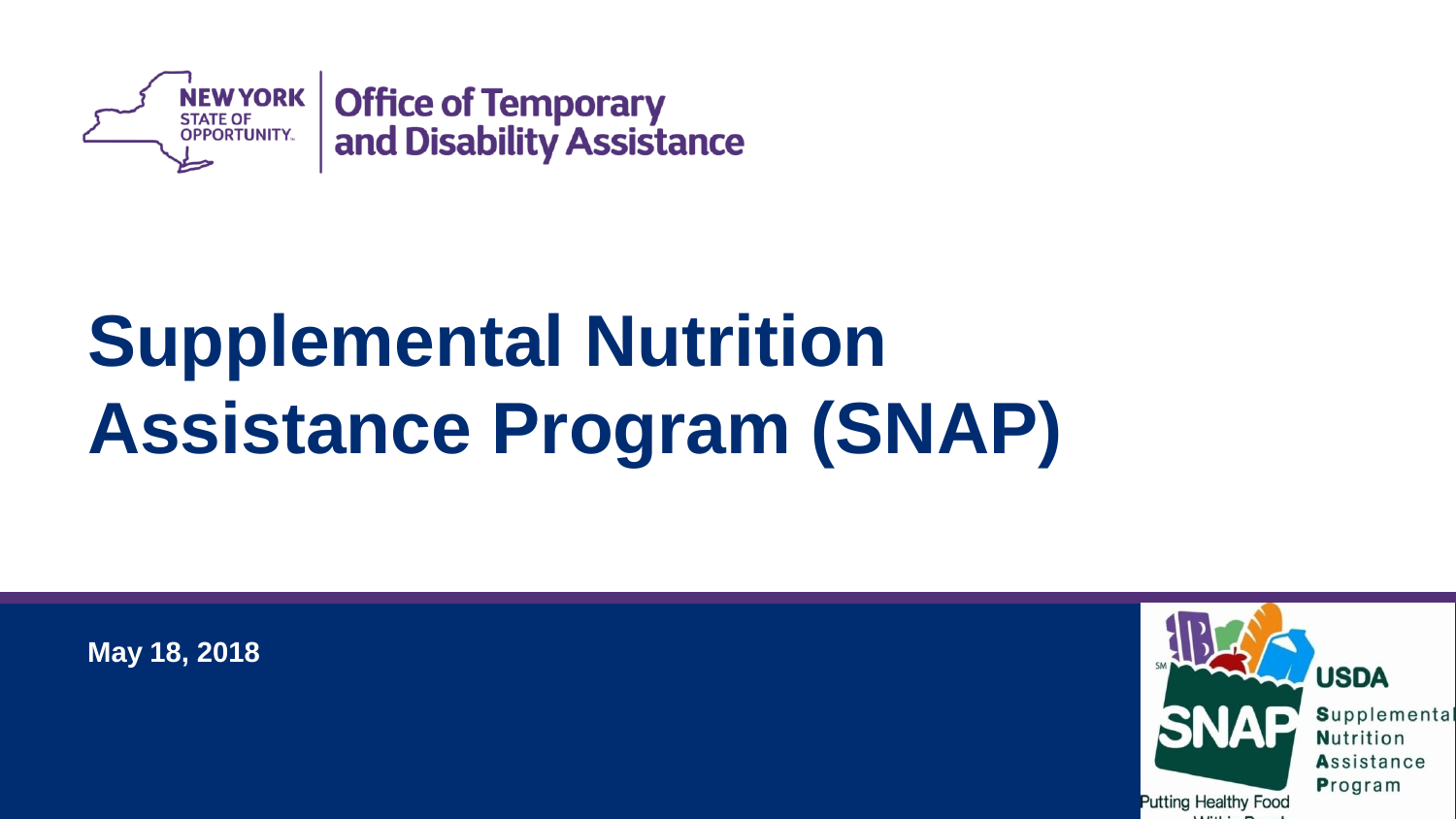**May 18, 2018 2**

# **Major Nutrition and Economic Support Program**

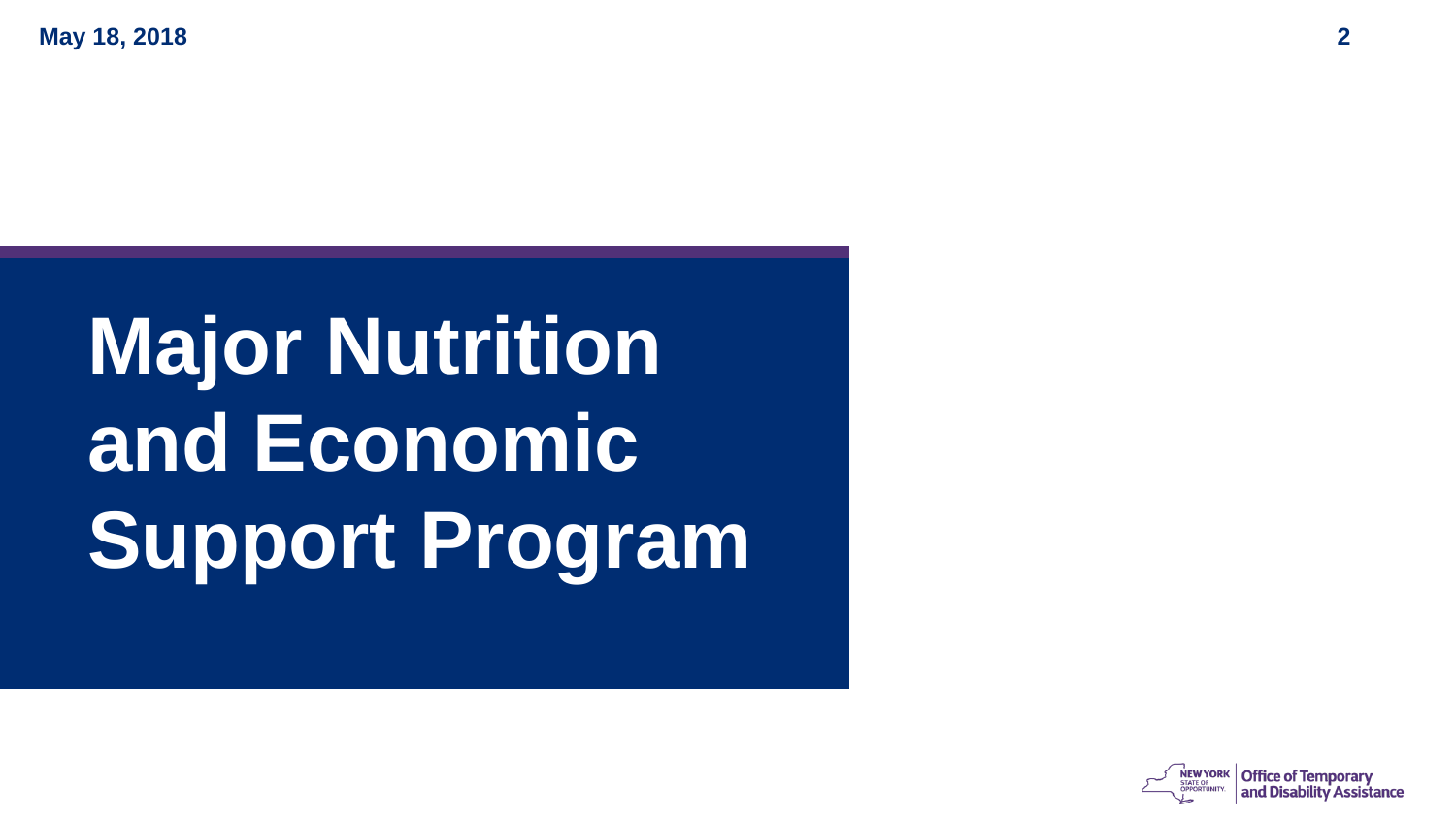### **Today's Goals**

# • Increase SNAP awareness

• www.myBenefits.ny.gov

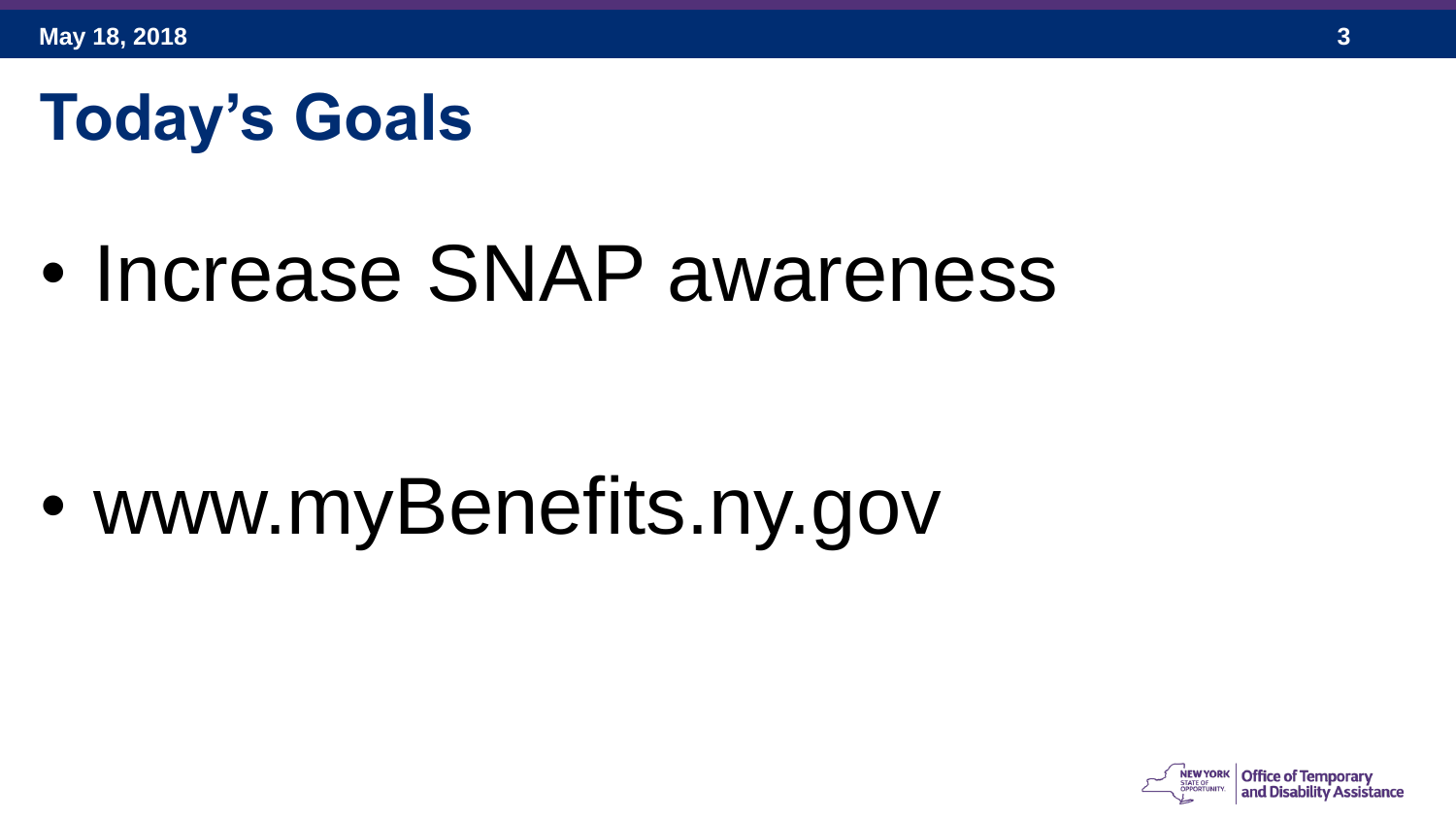## **SNAP – Modern Nutrition Program**

- SNAP helps eligible low-income households:
	- increase their food purchasing power and improve their nutrition
	- –Eat better for less through free nutrition education (Eat Smart New York!)

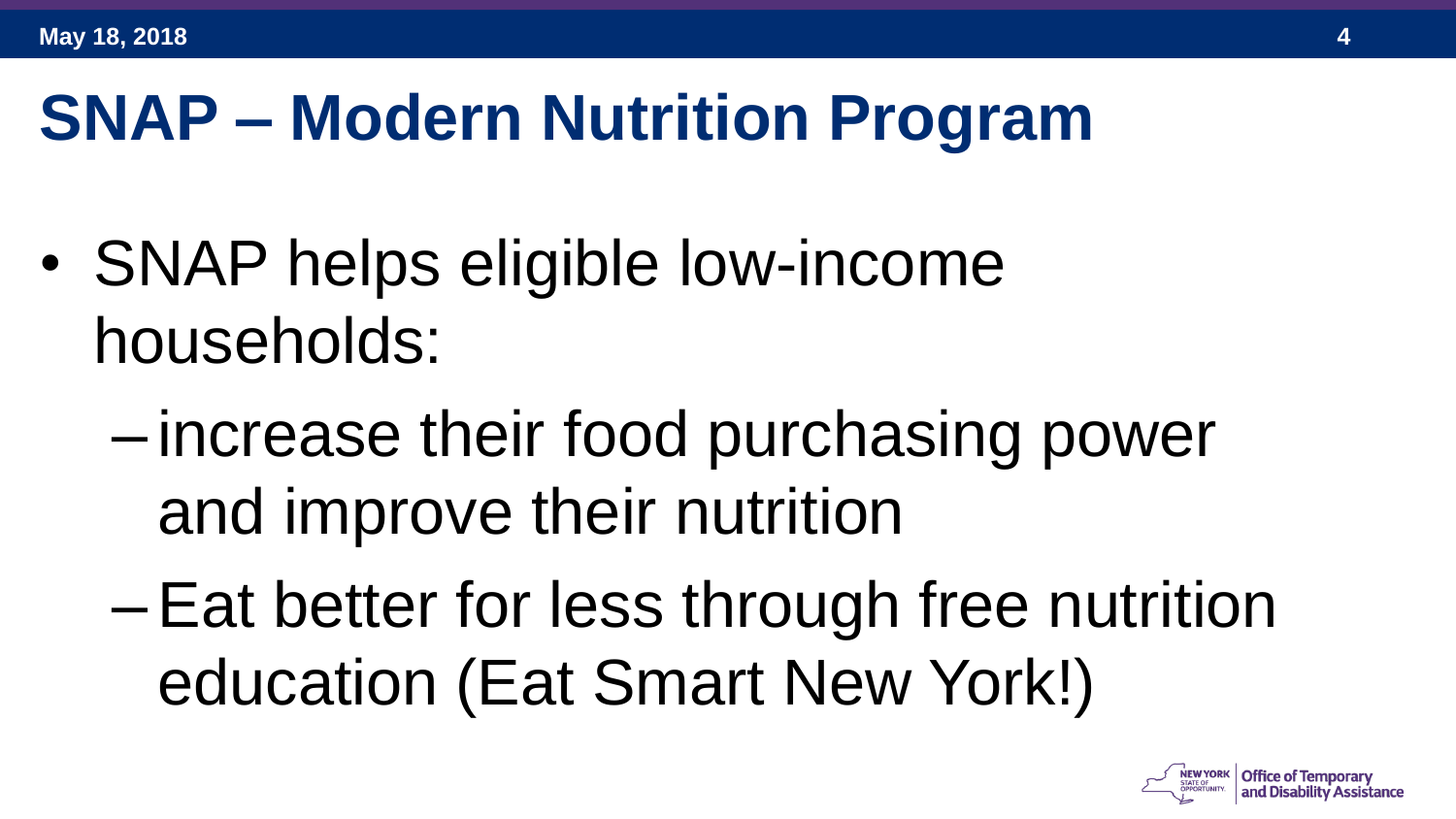#### **Economic Impact**

- Every \$5 in SNAP food purchases generates more than \$9 in economic activity (USDA).
- In 2015, New Yorkers spent more than \$5B in SNAP benefits.
- In fiscal year 2014, approximately \$18.7M in SNAP used at farmers' markets.

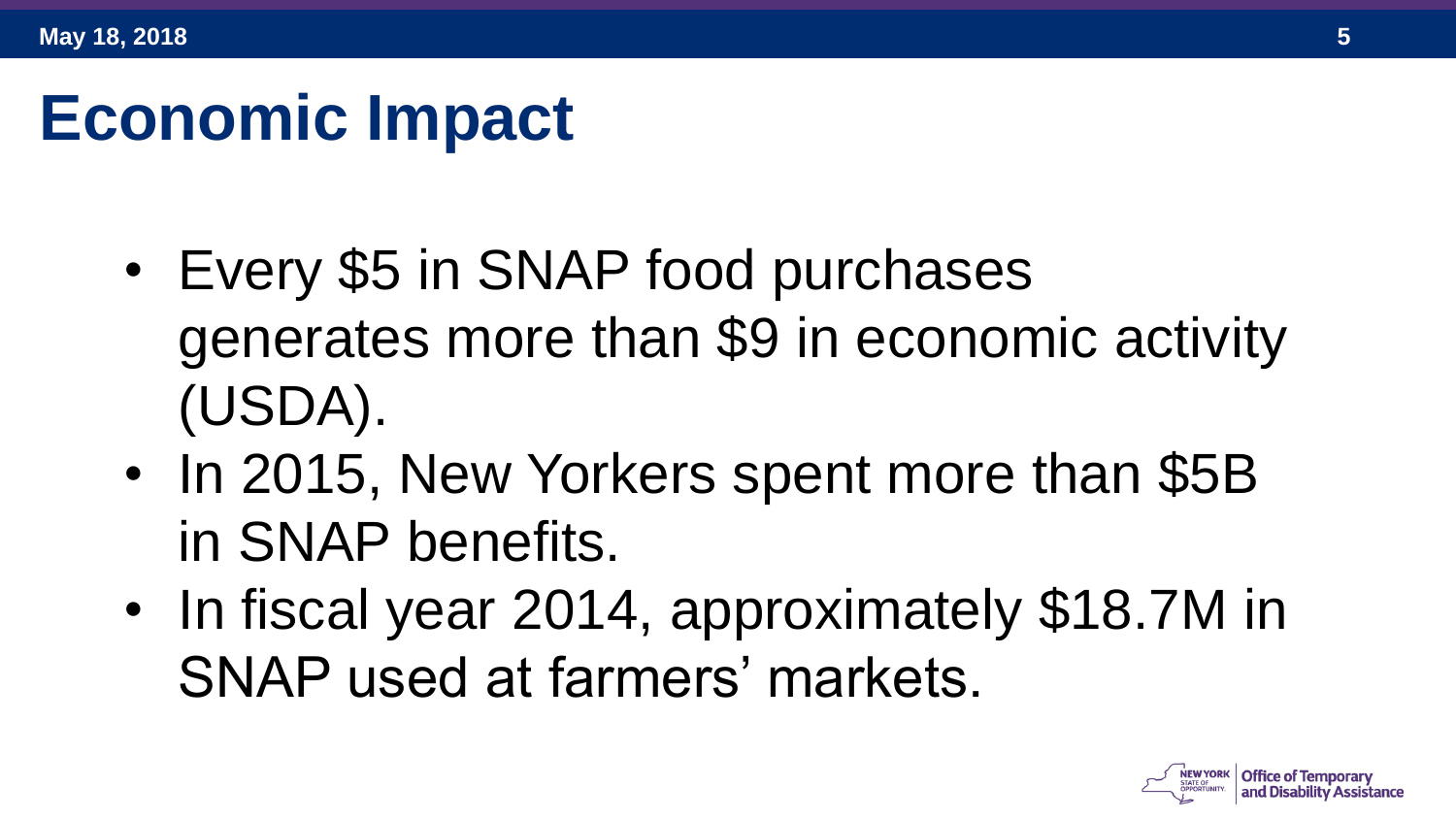#### **SNAP Benefits Help Make Ends Meet**

- SNAP benefits are meant to supplement a household's food budget.
	- Up to \$192 maximum for a single individual
	- Up to \$640 maximum for a family of four
	- Minimum benefit is \$15

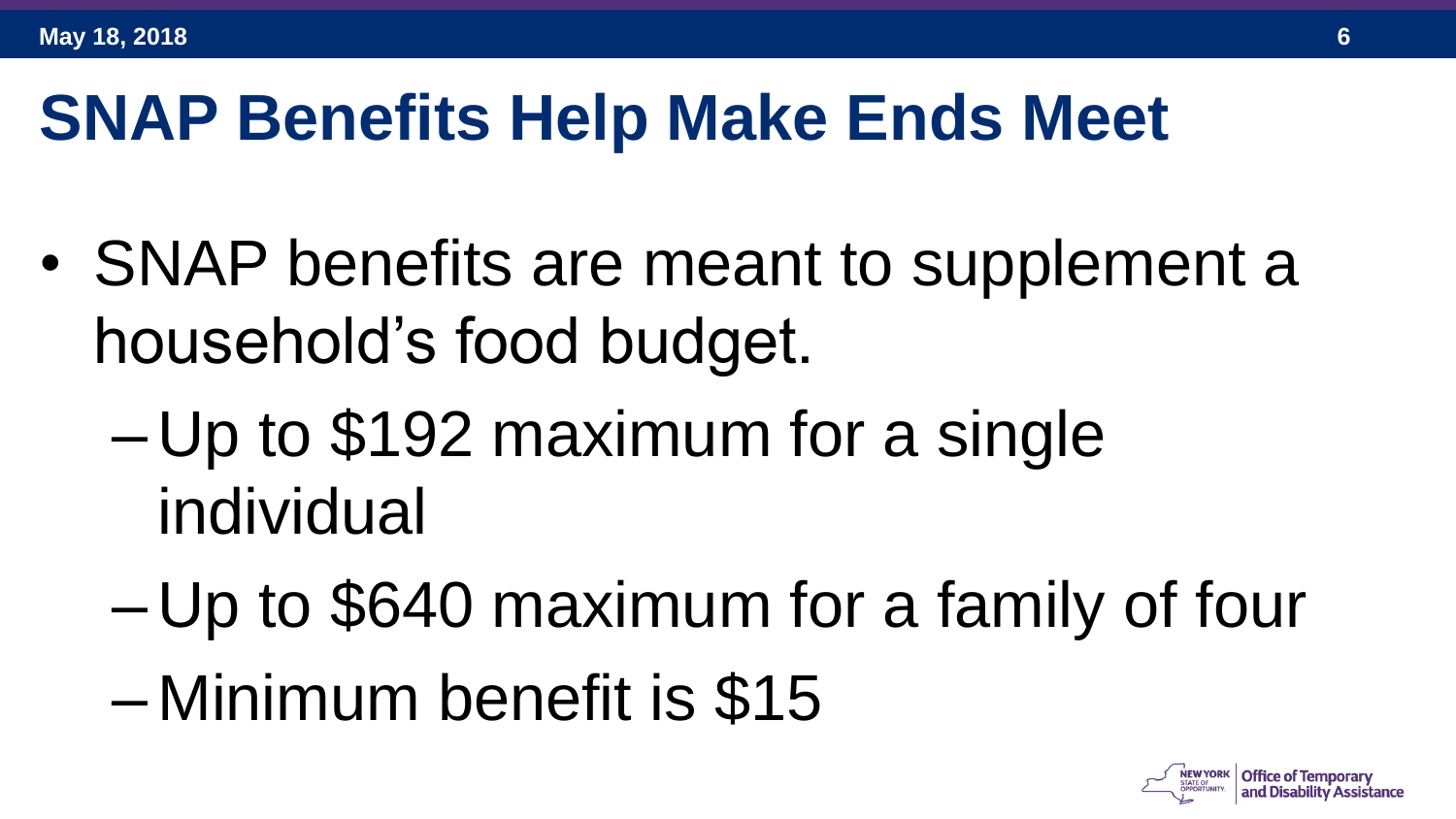## **Electronic Benefit Transfer (EBT)**

- Common Benefit Identification Card (CBIC) used at:
	- Grocery Stores
		- [http://www.snapretailerlocator.com](http://www.snapretailerlocator.com/)

- Farmers' Markets
	- <http://www.snaptomarket.com/>

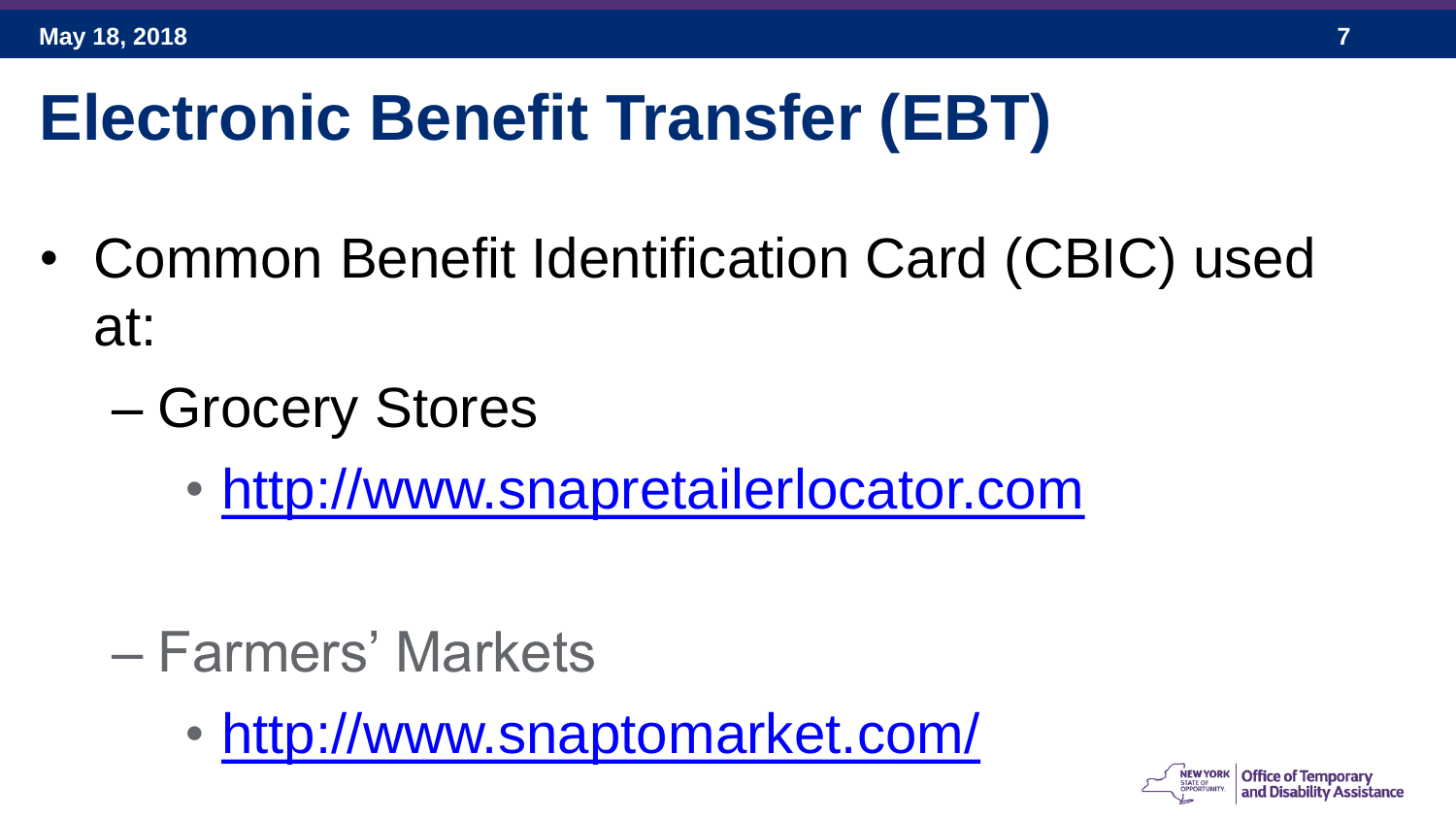## **SNAP Eligible Food Items**

- Food for the household to eat, such as:
	- ➢Breads and cereals
	- ➢Fruits and vegetables
	- ➢Meats, fish and poultry and
	- ➢Dairy products
	- ➢Seeds and plants which produce food for household to eat

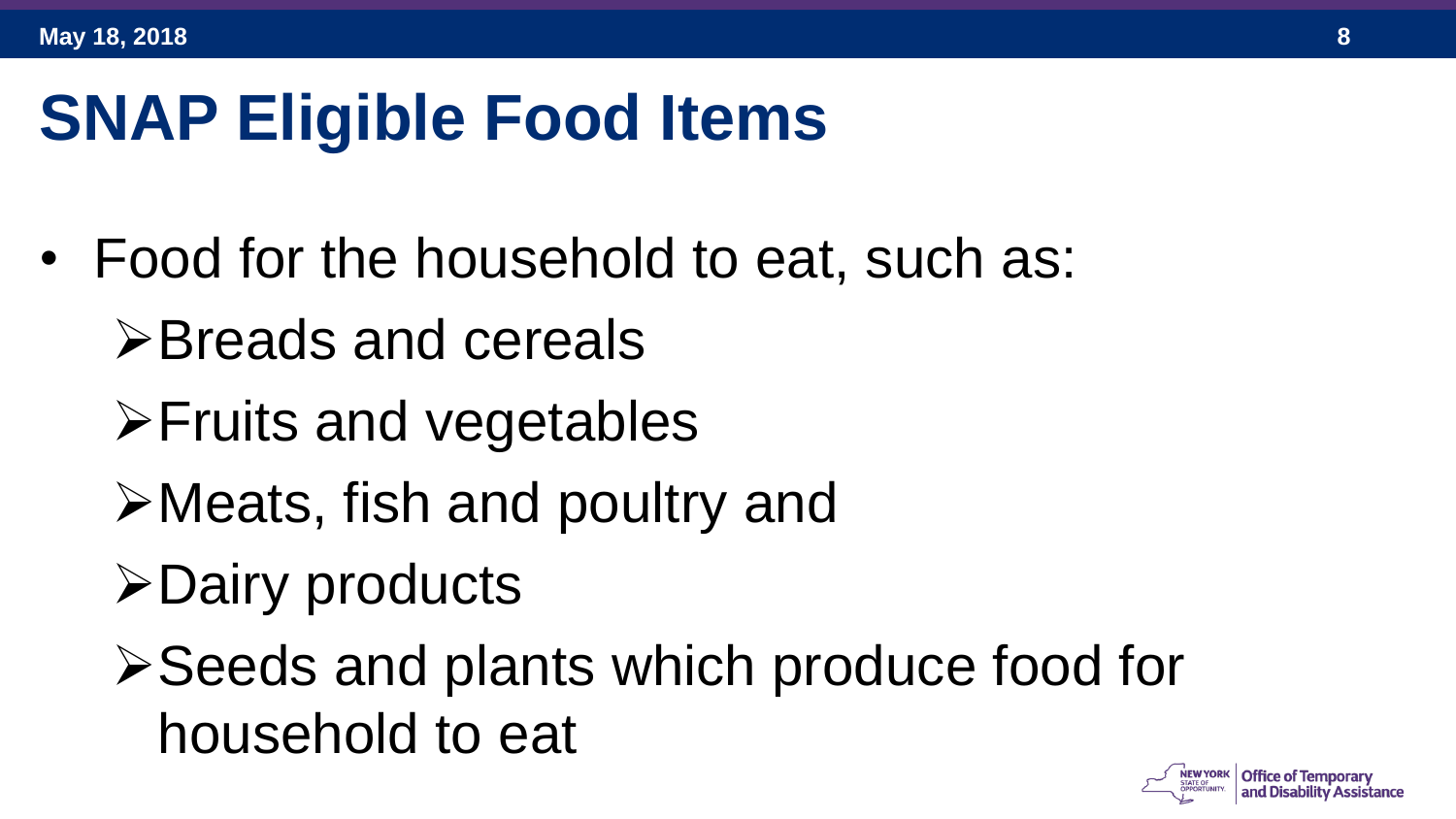## **myBenefits.ny.gov**

- ➢ Single internet portal to available benefits, services, and support programs
	- ➢Prescreening for multi-program areas
	- ➢**Online application and recertification for SNAP**
	- ➢Application and case status information
	- ➢Links for OTDA Resources for Working Families
	- ➢Self-sufficiency calculator

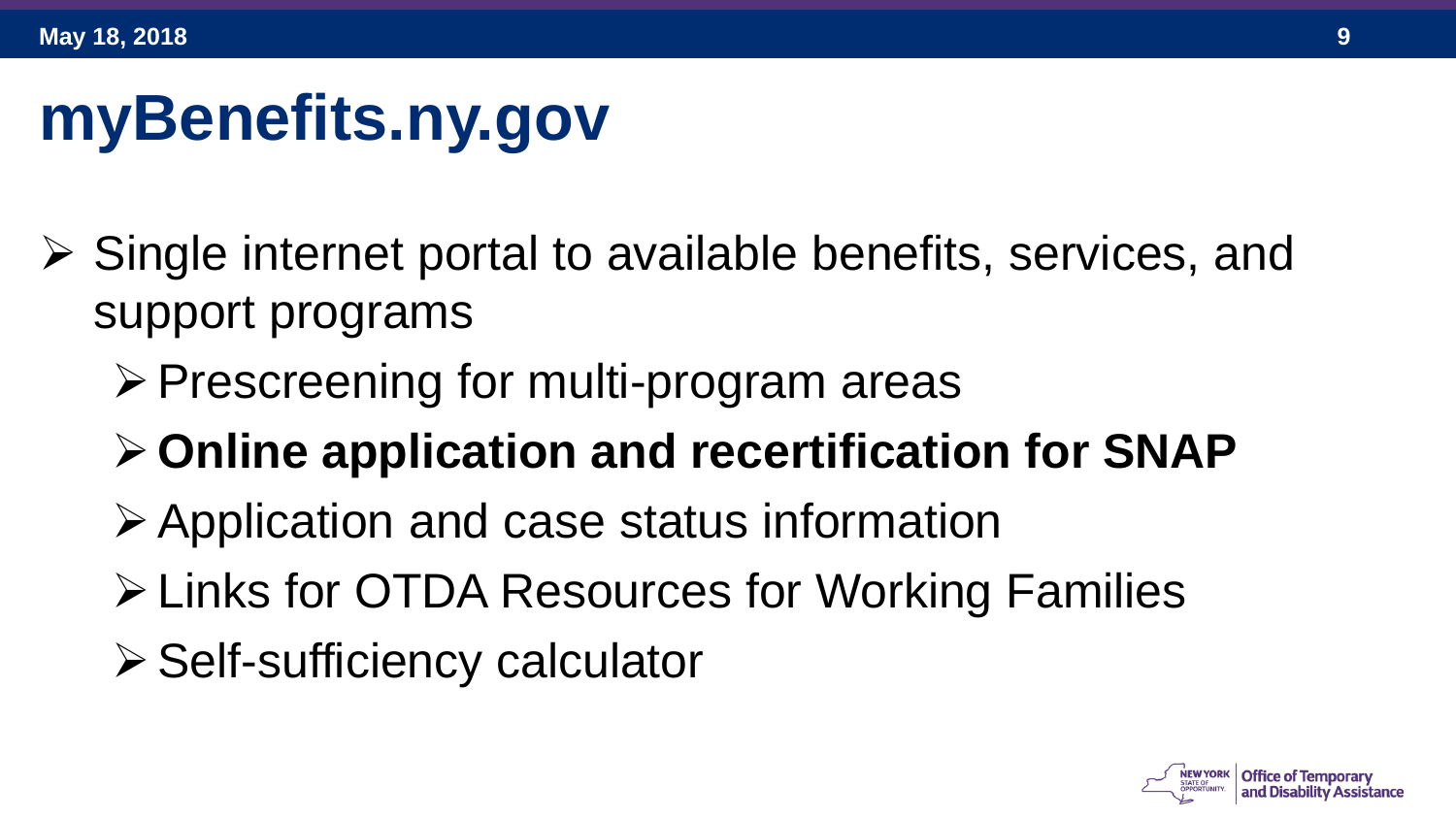# **Who receives SNAP? (if they are eligible)**

- Working Families
- Seniors
- Single-parent households
- Grandparents caring for grandchildren
- College students
- Recently laid off workers
- Able bodied adults without dependents who meet specific work requirements
- Many others!

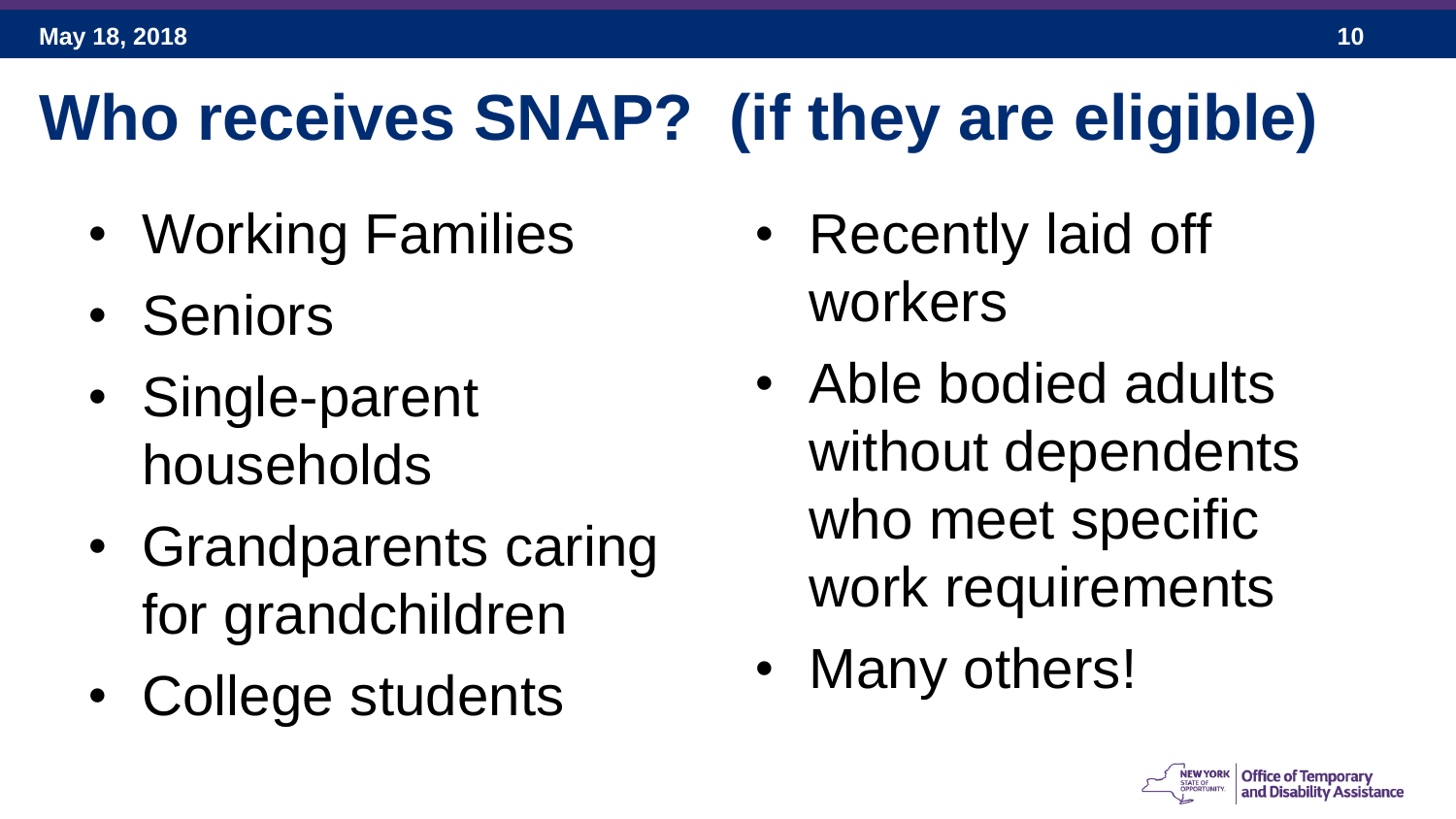#### **Not all Eligible People Access Benefits**

- Most recent data from 2013
	- about 14% of all eligible New Yorkers are not receiving SNAP
	- about 24% of the eligible working poor are not receiving SNAP